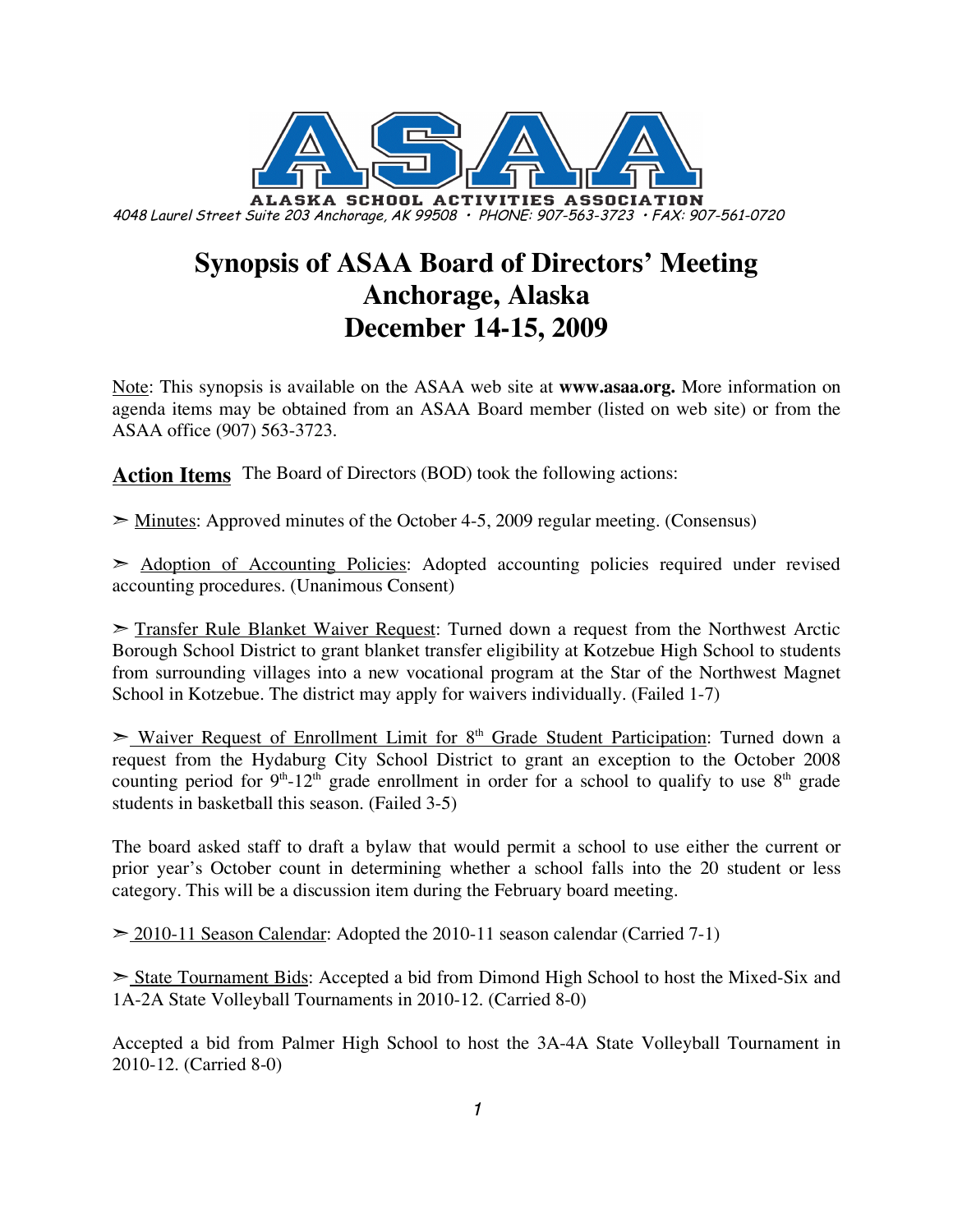Rejected a bid from Dimond / Bartlett High Schools to host the State Cross-Country Running Tournament in 2010-12. (Failed 0-8)

Rejected a bid from Palmer High School to host the State Cross-Country Running Tournament in 2010-12. (Failed 0-8)

Rejected a bid from Skyview / Kenai High Schools to host the State Cross-Country Running Tournament in 2010-12. (Failed 3-5)

ASAA will ask that bids be resubmitted with more detail.

➣ Softball Pitching Distance Rule: Adopted for 2010 the impending NFHS rule specifying a 43' distance. (Unanimous Consent)

➣ Bylaw Amendment: Adopted an amendment to Article 6, Section 5, **Personal Conduct/Sportsmanship**, which states:

"A. All Association contests or events must feature high standards of courtesy, fair dealing and sportsmanship.

B. In matters pertaining to personal conduct, such as gross violations of sportsmanship, attacks on officials and other gross miscounduct by any student, school staff member, coach or school community member, where the school has failed to act reasonably in controlling the student, staff member, coach or school community member, the Association will determine appropriate penalties and whether or not the student, coach or school will be suspended or barred from future contests and events…

## **Penalty for Coach Ejection**

1. Coach must refrain from coaching in any scheduled contest in the same activity (game suspension) until completion of the next regularly scheduled contest at the same level. Schools may not schedule additional contests to circumvent this provision. **(Amendment)** *"Implementation of this penalty will be delayed for a coach who is traveling with his/her team when the game ejection occurs, and who has no assistant coach or other authorized individual available at the site of the contest to supervise the team during the period of suspension. In such case, the ejected coach must serve the suspension during the next regularly scheduled contest after returning to the home community."*

2. Coach may not be physically present at the site of the next contest, nor may he/she have any contact, direct or indirect, with their teams during the contest while suspended."

(Carried 8-0)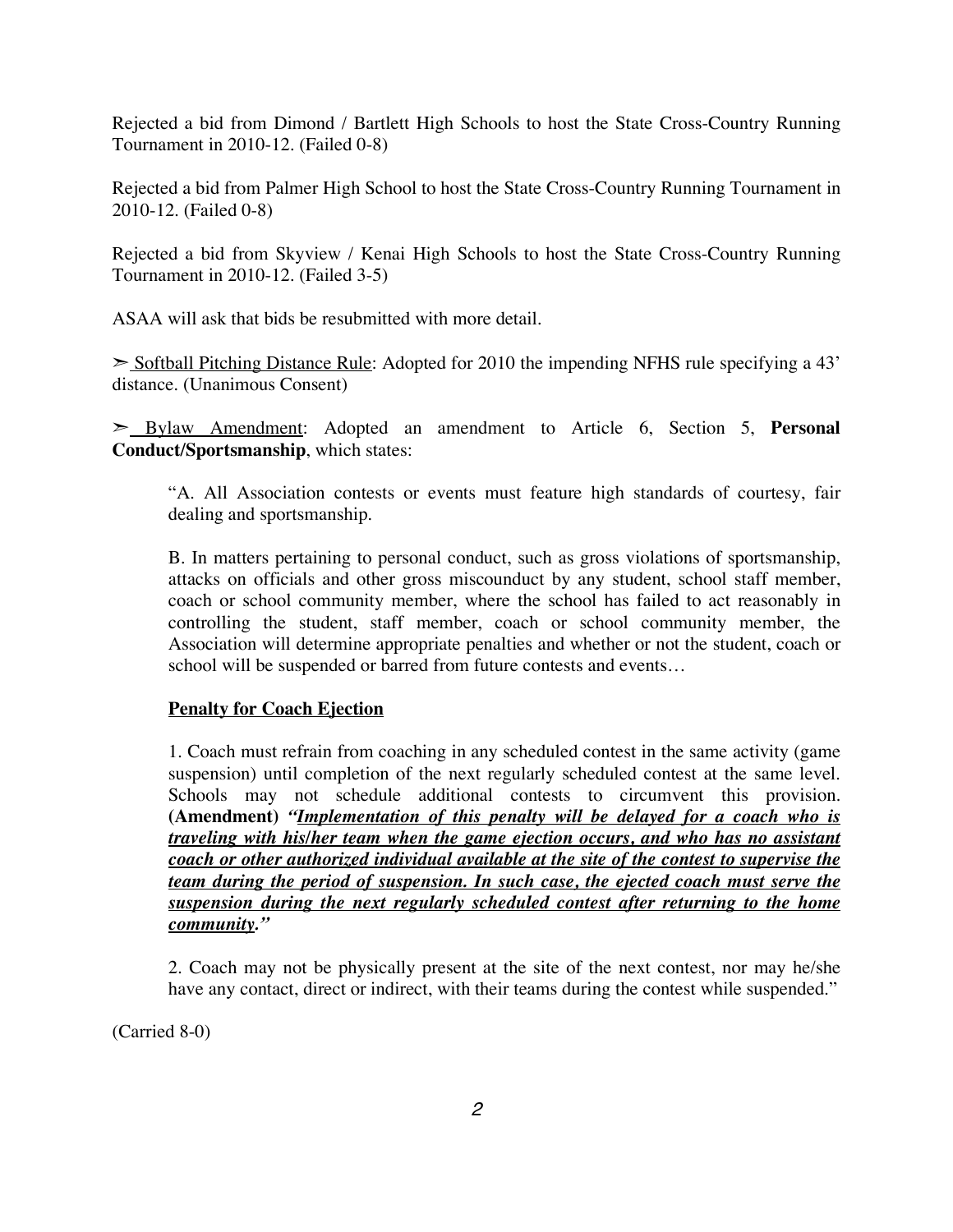$\geq$  Membership Applications: Accepted applications for membership from:

Cornerstone Christian School – Wasilla - 1A, Region 2 Liberty Christian Home School – Iliamna – 1A, Region 1

(Unanimous Consent)

 $\geq$  Election of Officers: Elected the following officers for 2010:

President – Terry Martin, Principal Ninilchik School, Region 2 Vice-President – Billy Strickland, Dean of Students, Bethel Regional High School, Region 1

(Unanimous Consent)

**Reports** The BOD heard the following reports:

- Board Members
- State Tournaments
- Finance Committee
- Student Government
- Officials/Coaches/WPI/NFHS Leadership Conference
- Marketing
- Executive Director
- Auditor

**Public Comments** Heard from a parent on practice waivers for girls hockey.

**Workshop Items** The BOD discussed the following item in workshop:

1. Out-of-Season Contact: The board reviewed and compared other states' policies on out-ofseason contact between high school coaches and high school players with ASAA's policy. Study states were: Oregon, Montana, Wyoming, Washington and Michigan. This will be a discussion item during the February board meeting.

**Tabled Items**: Moved discussion on concussion management/return to play to discussion item 8 l.

**Discussion Items** The BOD discussed the following items:

State Tournaments: Heard a report from John Andrews, director of special events, on upcoming state tournament venue openings and the bidding process which will be posted on-line at www.asaa.org. Tournament bids still to be accepted this school year:

-1A/2A/3A Wrestling – February 2010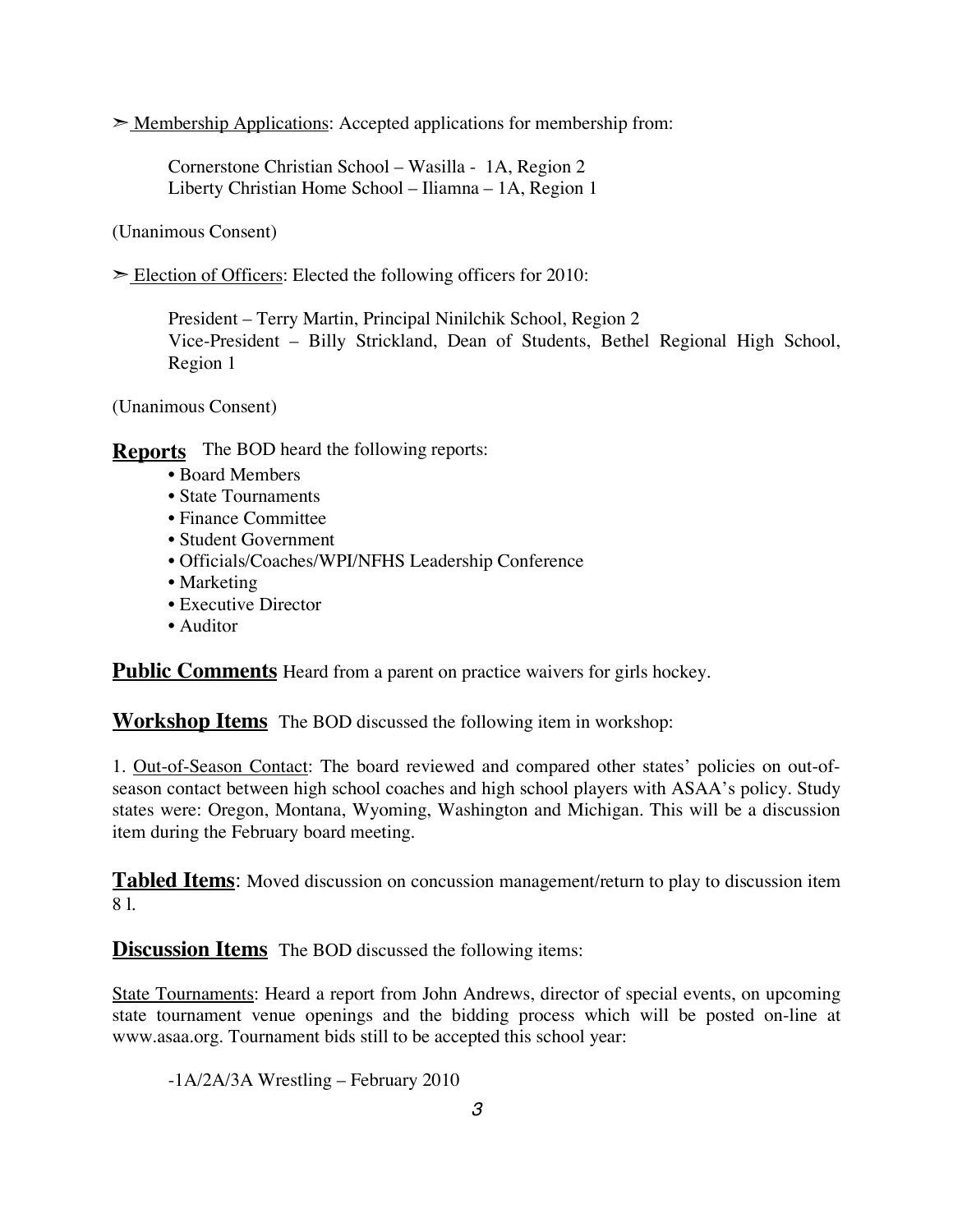-4A Wrestling – February 2010 -Hockey – February 2010 -Soccer – February 2010 -Track and Field – February 2010

Softball: Decided to delay further discussion on a proposal to incorporate pool play into the first day of the small school state championships due to a potential for reclassification of some of the schools involved.

School Apparel Licensing Program: Revisited a proposal from Licensing Resource Group, LLC (LRG), under which official high school apparel in Alaska would be registered and a manufacturers' royalty payment would be shared by ASAA, member schools and LRG. After input from the Association attorney, the board decided to take no further action.

Football: Reviewed the current language in the "jamboree" rule concerning the number of required practices and the number of plays allowed against other teams. Staff will seek information on what is currently happening.

Also discussed a request to schedule all four semi-final games on the same day (Saturday).

Both of these items will be discussed at the February meeting.

Tabled a request from Region 5 to seek a berth in the small school football playoffs for 2010. The region was requested to bring a proposal to the February meeting.

"Play for Keeps" Program Update: Heard an update on implementation of the "Play for Keeps" tobacco, alcohol and drug program. During the 2009-10 school year to date, there have been 158 first offenses reported, and 6 second offenses. These included 98 alcohol offenses, 27 drug offenses and 33 tobacco offenses. Second offenses include 5 alcohol, 1 drug and 0 tobacco offenses.

Ad Hoc Season Calendar Committee: Discussed an informal report from the committee which first met on December 13 in Anchorage. Members are:

Region 1 – Patrick Callahan – Nome High School

Region 2 – Steve Wolfe – Voznesenka School

Region 3 – Norm Bouchard – Houston High School

Region 4 – Rick Volk – Chugiak High School

Region 5 – Rhonda Hickok – Thunder Mountain High School

Region 6 – Walt Armstrong – North Pole High School

Board Member – Conrad Gonzalez – Fairbanks North Star Borough School District

Chair – Sandi Wagner – Juneau-Douglas High School

Staff Liaison – Rus Schreckenghost

Staff will send out committee proposals to the regions for discussion prior to the February board meeting. The committee will next meet at the Millennium Hotel in Anchorage at 5:00 p.m. on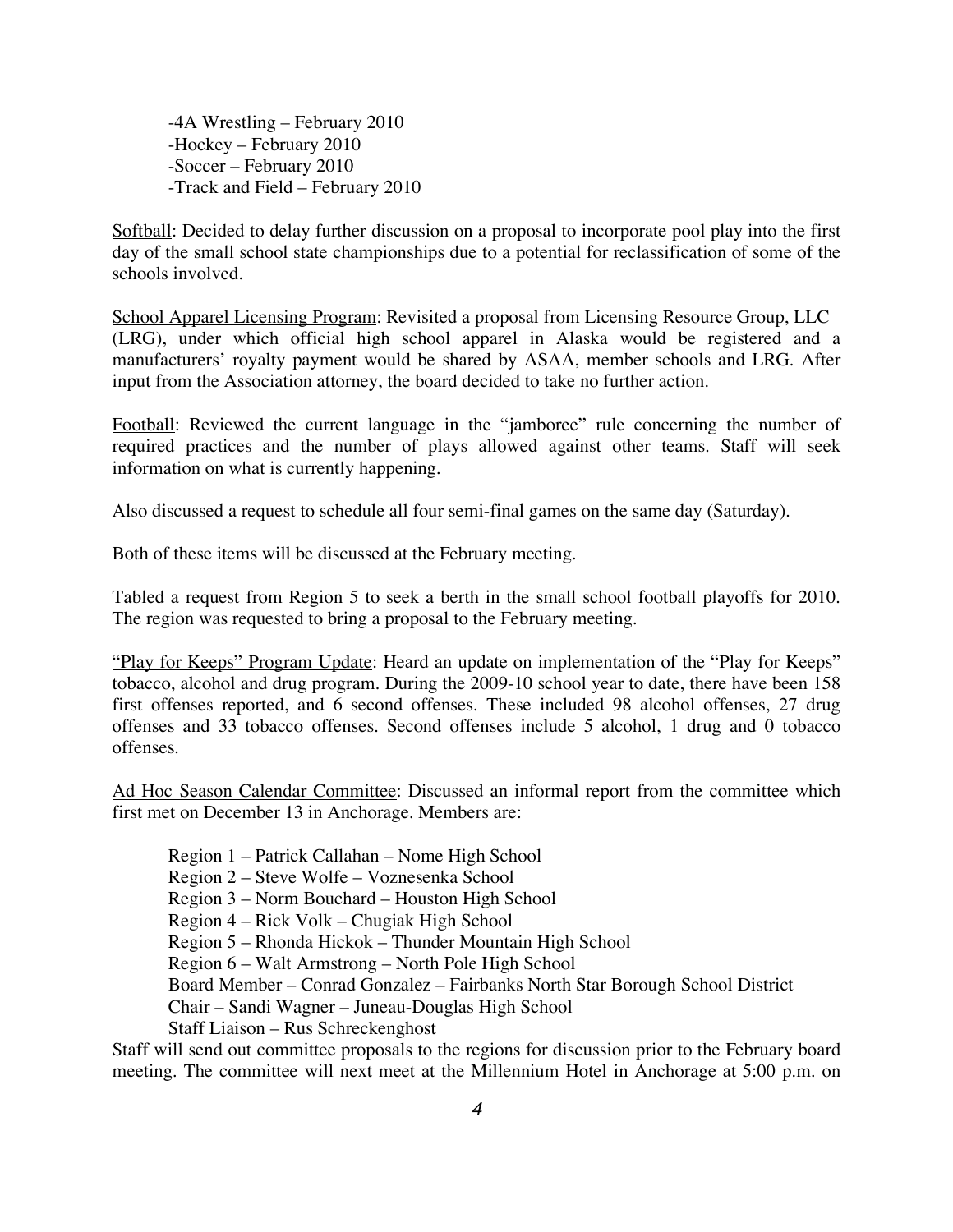February 16, in conjunction with the statewide scheduling meeting.

Ad Hoc Classification Committee: Discussed a report from the committee which met on November 16 in Anchorage. Members are:

Region 1 – Jeff Erickson - Unalakleet High School Region 2 – Dean Overbey – Nenana High School Region 3 – Dan Carstens – Nikiski High School Region 4 – Craig Walker – West Anchorage High School Region 5 – Monty Buness - Wrangell High School Region 6 – Kelly Growden – Eielson High School Board Member/Chair – Billy Strickland – Bethel High School Staff Liaison – John Andrews

Regional representatives on the board have copies of the proposals for discussion at upcoming region meetings. The committee will next meet at the Millennium Hotel in Anchorage at 5:00 p.m. on February 16, in conjunction with the statewide scheduling meeting.

Hockey Experiment: Heard a report on an NFHS approved experiment to use 4 officials during hockey games this year, 2 linemen and 2 referees. Specified that 3 officials per game will be used during the state tournament series.

NFHS Wrestling Weight Class Options: Reviewed NFHS proposed options to revise the wrestling weight classes to be implemented at some future time. Staff has posted the options on the website and has polled the coaches during the state tournaments. This will be discussed at upcoming regional meetings, and the board will take action during its February meeting.

Mixed-Six Volleyball: Discussed the current situation in which General Policy D. 2. states that schools with enrollments of from 5-50 may have mixed-six volleyball teams. There are currently at least 12 - 2A schools playing the sport. Region 1 proposed that the enrollment for mixed-six teams be expanded to include all schools with 5-100 students. This will be a February action item.

Independent Team Status: Discussed two situations in which schools granted "independent" status in basketball and volleyball at a prior time, continued to play after the season for their classification had ended. The board determined that a school granted "independent" status does not have to play in an assigned conference but must not play outside of the established season for that classification.

Review of State Tournament Team Berths: Discussed any proposed revisions to state tournament berths in team sports beginning in 2010. This will be discussed further during the February meeting.

Medical Issues Forum: Heard a presentation and comments from Carey Keller, MD, FACSM and Chris Dean, ATC from Sportsmedicine Fairbanks, and Lynne Young, M. Ed., ATC,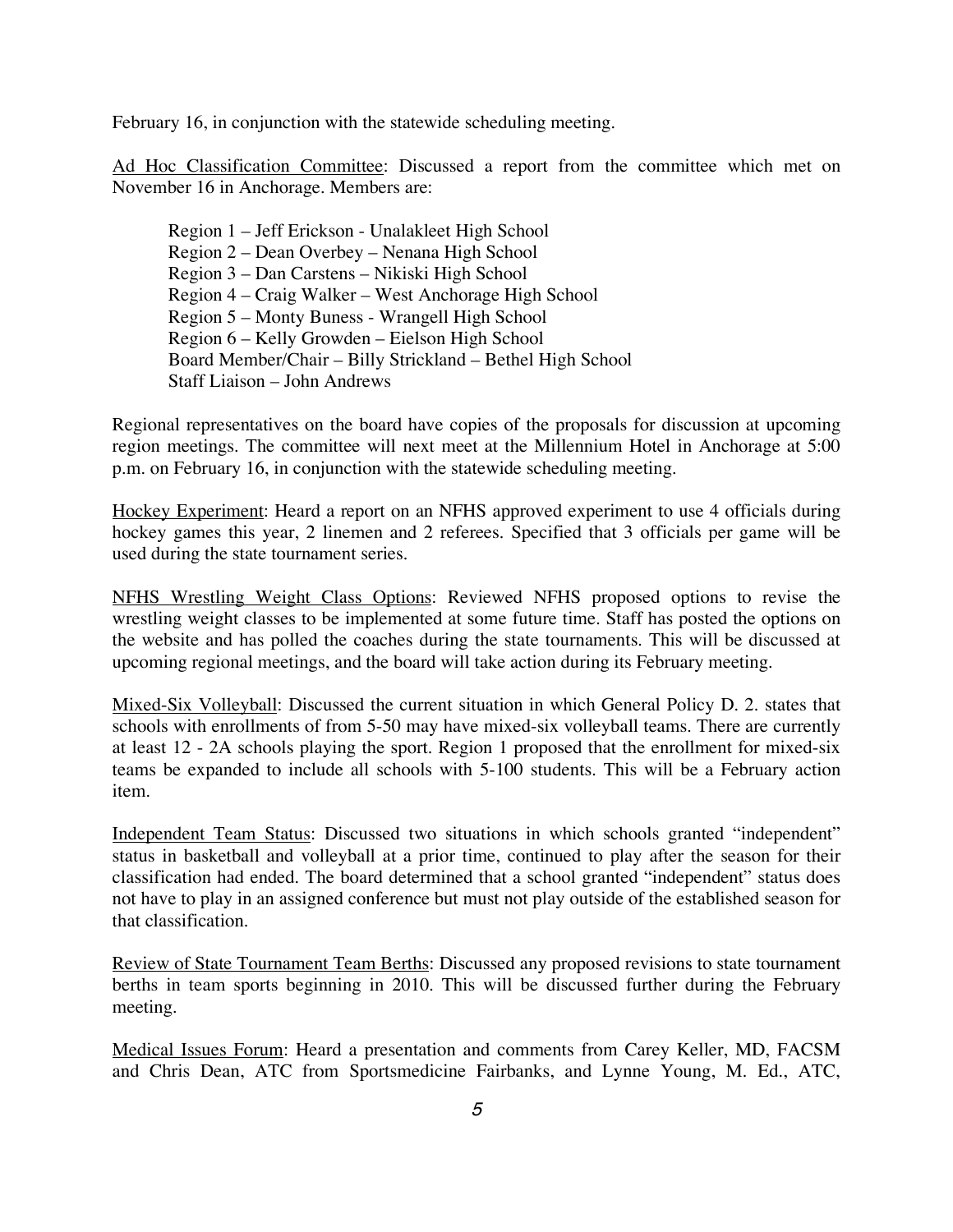Orthopedic Physicians Anchorage (OPA) on concussion management and the need to reestablish ASAA's sports medicine advisory committee. The board approved the executive director's recommendation to solicit interested individuals and reestablish the committee which will make recommendations on all sports medicine issues. This will include policies and procedures for emergency treatment at state tournaments.

April Board Meeting: Discussed plans for the April meeting of the board which will be held in Ninilchik on April 25-26. The board will attend the All-State Art Competition reception in Homer on the evening of April 25.

Review of Association Insurance Plan: Heard a presentation by Mike Dennis of the Conrad-Houston agency who provides coverage for all risks except the catastrophic accident plan for students which is offered to districts through another agency.

Executive Director's Evaluation: Discussed how to proceed with the annual evaluation of the executive director.

Pick.Click.Give: Heard a report on donations to the Association through the program under which individuals may contribute part of their PFD's to non-profits. ASAA received \$600 during 2009.

## **Student Hearing**

The board heard an eligibility appeal from a student at Tri-Valley High School.

**Items for February Meeting -** February 21-22, 2010 – Anchorage – Millennium Hotel

# **Workshop**

- 1. Board Policies and Procedures
- 2. Out-of-Season Contact

# **Executive Session**

- 1. Executive Director's Evaluation
- 2. AASG Representative Seat

## **Reports**

- 1. Classification Committee
- 2. Season Calendar Committee
- 3. Hockey Officiating Experiment

## **Discussion**

- 1. State Salmon Fishing Tournament Proposal
- 2. Cooperative School Program Amendment
- 3. Practice Rule/Overlap
- 4. Football Jamboree Policy